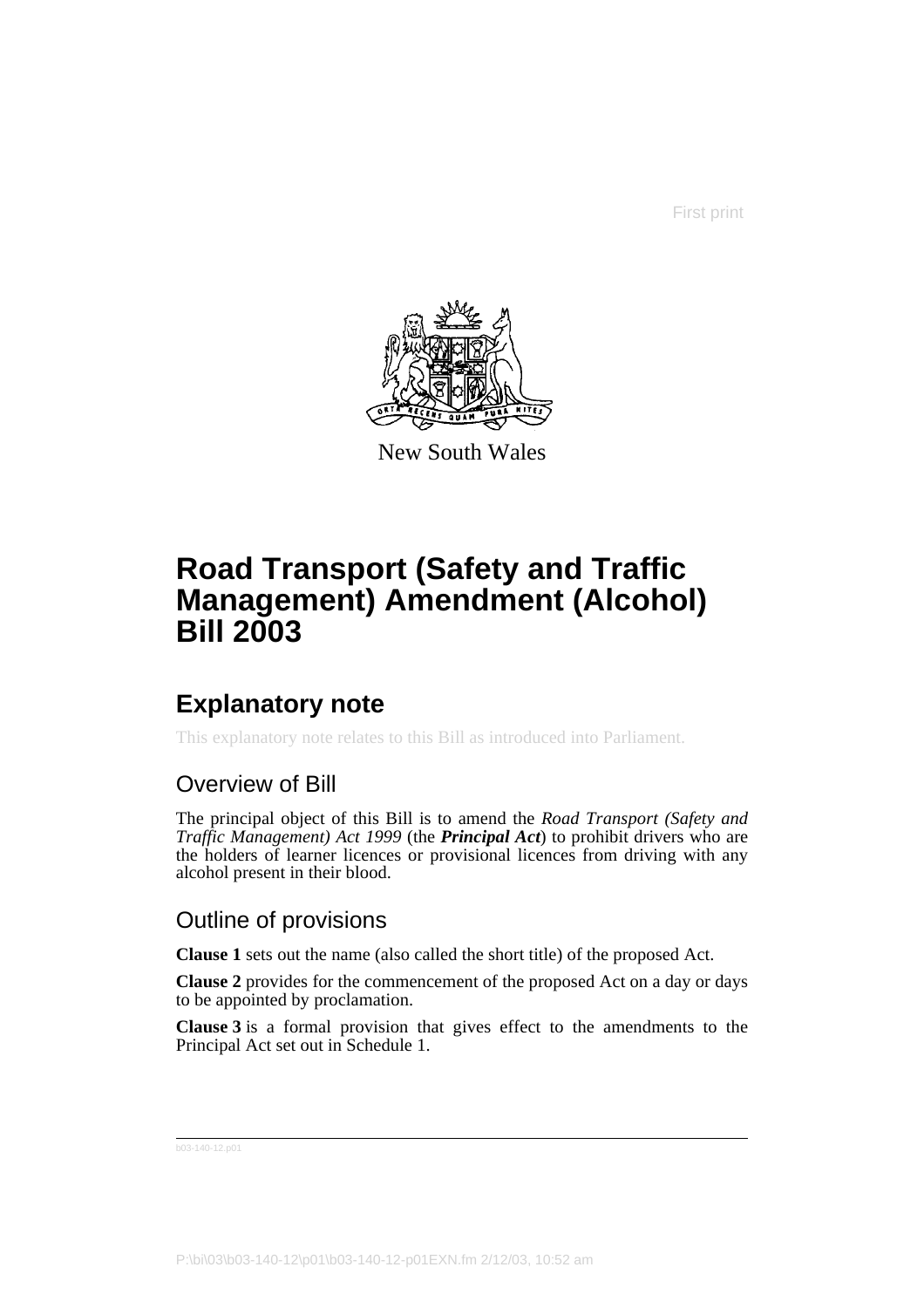Explanatory note

**Clause 4** is a formal provision that gives effect to the amendments to the Acts set out in Schedule 2.

### **Schedule 1 Amendment of Road Transport (Safety and Traffic Management) Act 1999**

**Schedule 1 [4]** inserts proposed section 9 (1A) into the Principal Act to make it an offence for a person who is the holder of a learner licence or a provisional licence to drive or attempt to drive a motor vehicle while there is present in the person's blood a concentration of more than zero grammes, but less than 0.02 grammes, of alcohol in 100 millilitres of blood (the *novice range prescribed concentration of alcohol* (see **Schedule 1 [13]**)). The proposed offence is punishable by a maximum penalty of 10 penalty units (currently \$1,100), in the case of a first offence, or  $20$  penalty units (currently \$2,200), in the case of any subsequent offence.

Such a person will also be liable for an offence under the existing section 9 (1), (2), (3) or (4) of the Principal Act if found guilty of driving or attempting to drive a motor vehicle while there is present in the person's blood a concentration of alcohol that exceeds the novice range prescribed concentration of alcohol.

**Schedule 1 [8]** sets out a defence to the new offence provided for in proposed section 9 (1A). It is a defence to the new offence if the defendant proves that the presence in the defendant's blood of the novice range prescribed concentration of alcohol at the time that the person is alleged to have committed the offence was not caused by any of the following:

- (a) the consumption of an alcoholic beverage (otherwise than for the purposes of religious observance, such as Holy Communion),
- (b) the consumption or use of any other substance (for example, food or medicine containing alcohol) for the purpose of consuming alcohol.

**Schedule 1 [1], [2], [3] and [5]** make consequential amendments to sections 8 and 9 of the Principal Act.

**Schedule 1 [6]** makes a consequential amendment to section 10 of the Principal Act, extending the application of that section to the offence under proposed section 9 (1A). Section 10 enables a court to convict a defendant who is charged with an offence under section 9, involving prescribed concentrations of alcohol, with a lesser offence under that section if the more serious offence is not established but the less serious offence is established.

**Schedule 1 [7]** makes a consequential amendment to section 11 of the Principal Act extending the offences to which the section applies to the offence under proposed section 9 (1A). Section 11 provides that a defendant cannot plead as a

Explanatory note page 2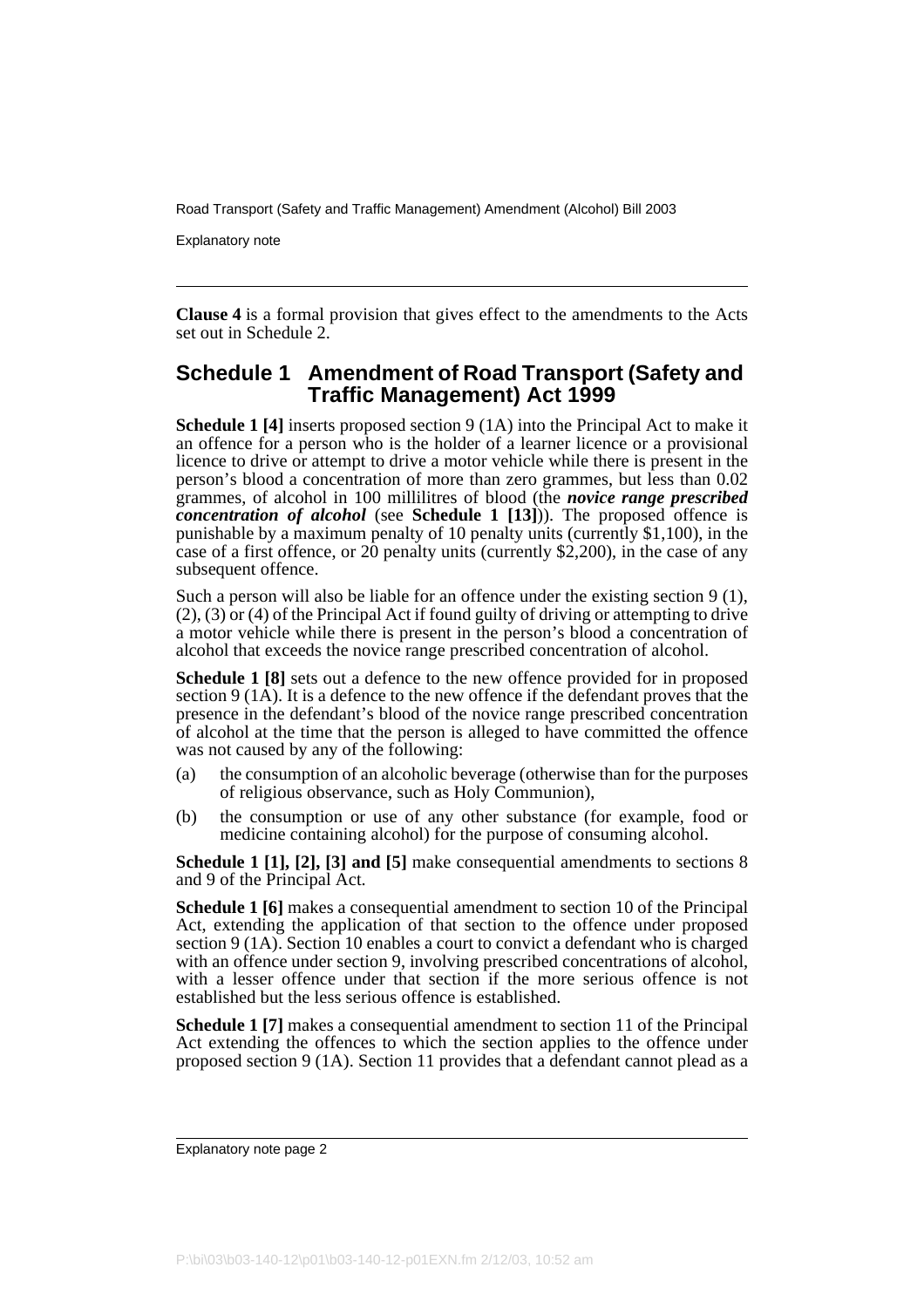Explanatory note

defence that he or she had a concentration of alcohol in his or her blood that was greater than the concentration of alcohol specified for the offence with which he or she is charged.

**Schedule 1 [9]** makes a consequential amendment to section 14 of the Principal Act extending the application of the section to the novice range prescribed concentration of alcohol. Section 14 authorises a police officer to arrest and detain a person after a breath test if the test indicates that the person had any one of the prescribed concentrations of alcohol in his or her blood or if the person refuses to undergo a breath test.

**Schedule 1 [10]** makes a consequential amendment to section 32 of the Principal Act extending the application of section 32 to the offence under proposed section 9 (1A). Section 32 facilitates the admission into evidence in proceedings for an offence under section 9 of the alcohol concentration in the defendant's breath or blood, as revealed by a breath test or blood analysis.

**Schedule 1 [11]** enables the making of regulations of a savings or transitional nature consequent on the enactment of the proposed Act.

**Schedule 1 [12]** inserts a transitional provision into the Principal Act. The effect of this provision is that legal proceedings for offences committed before the commencement of the proposed amendments will continue to be determined under the law as it stood before that commencement.

**Schedule 1 [14]** removes an unnecessary definition from the Dictionary to the Principal Act.

### **Schedule 2 Amendment of other Acts**

**Schedule 2.3** sets out proposed amendments to the *Road Transport (General) Act 1999*.

**Schedule 2.3 [1] and [2]** amend section 25 of the *Road Transport (General) Act 1999*. The proposed amendments provide for the automatic disqualification of novice drivers convicted of offences under proposed section 9 (1A) of the *Road Transport (Safety and Traffic Management) Act 1999* (as inserted by **Schedule 1 [4]**).

**Schedule 2.3 [3] and [4]** amend the *Road Transport (General) Act 1999* in relation to interlock driver licences. In particular, the amendments enable a court that convicts a person of an offence under proposed section 9 (1A) of the *Road Transport (Safety and Traffic Management) Act 1999* to order the suspension of the person's disqualification from holding a driver licence if the person participates in an interlock program.

Explanatory note page 3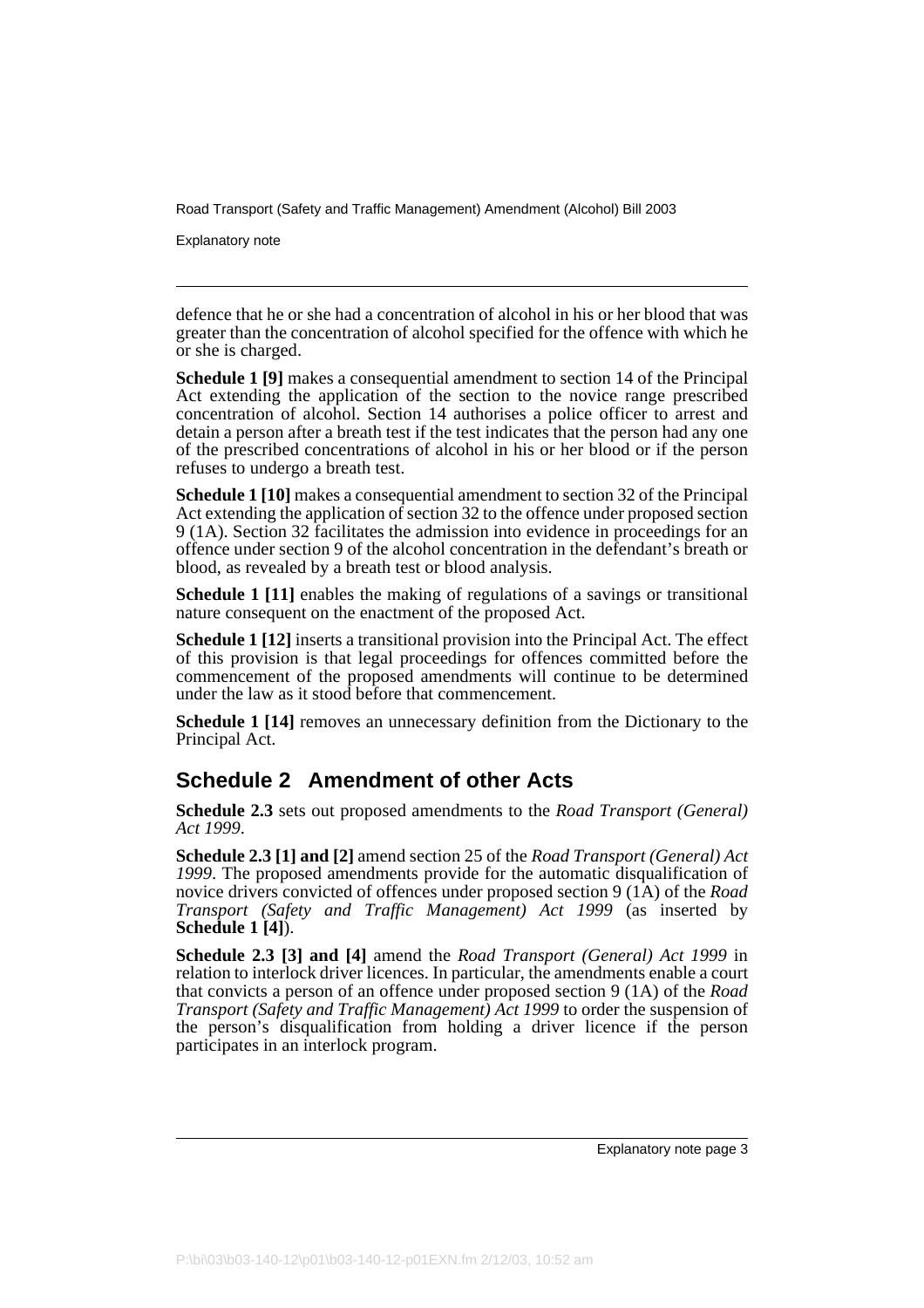Explanatory note

**Schedule 2.3 [5]** enables the making of regulations of a savings or transitional nature consequent on the enactment of the proposed Act.

**Schedule 2.1 and 2.2** make consequential amendments to section 353A of the *Crimes Act 1900* and section 134 of the *Law Enforcement (Powers and Responsibilities) Act 2002*, respectively, relating to the power of a court to order persons found guilty of certain offences to submit to the taking of identification particulars. The proposed amendments will extend the offences in relation to which such orders may be made to offences under proposed section 9 (1A) of the *Road Transport (Safety and Traffic Management) Act 1999*.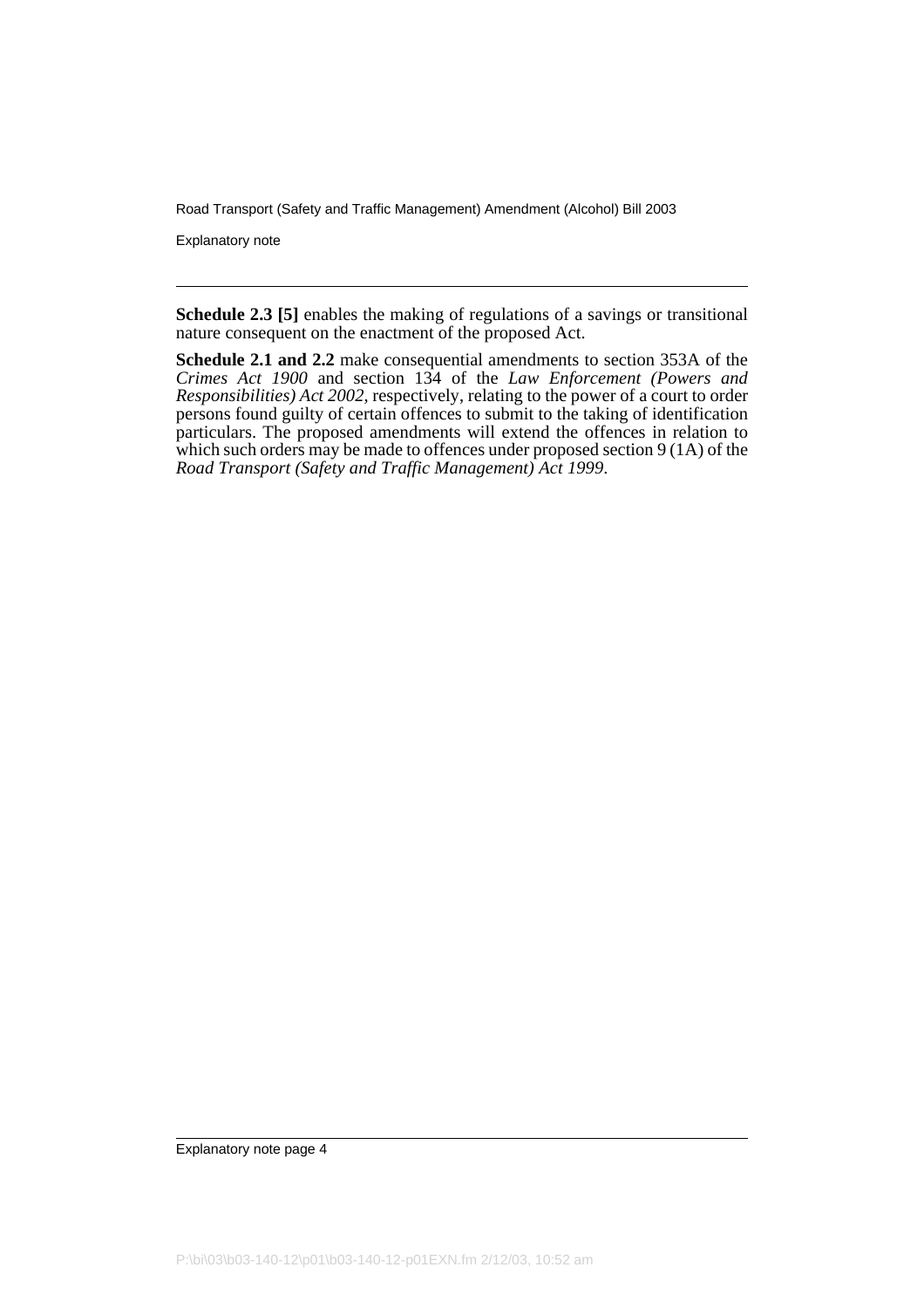First print



# **Road Transport (Safety and Traffic Management) Amendment (Alcohol) Bill 2003**

## **Contents**

|            |                                                                               | Page          |
|------------|-------------------------------------------------------------------------------|---------------|
|            | Name of Act                                                                   | 2             |
|            | Commencement                                                                  | 2             |
| 3          | Amendment of Road Transport (Safety and Traffic<br>Management) Act 1999 No 20 | 2             |
| 4          | Amendment of other Acts                                                       | $\mathcal{P}$ |
| Schedule 1 | Amendment of Road Transport (Safety and Traffic<br>Management) Act 1999       | 3             |
|            | Schedule 2 Amendment of other Acts                                            | 8             |

b03-140-12.p01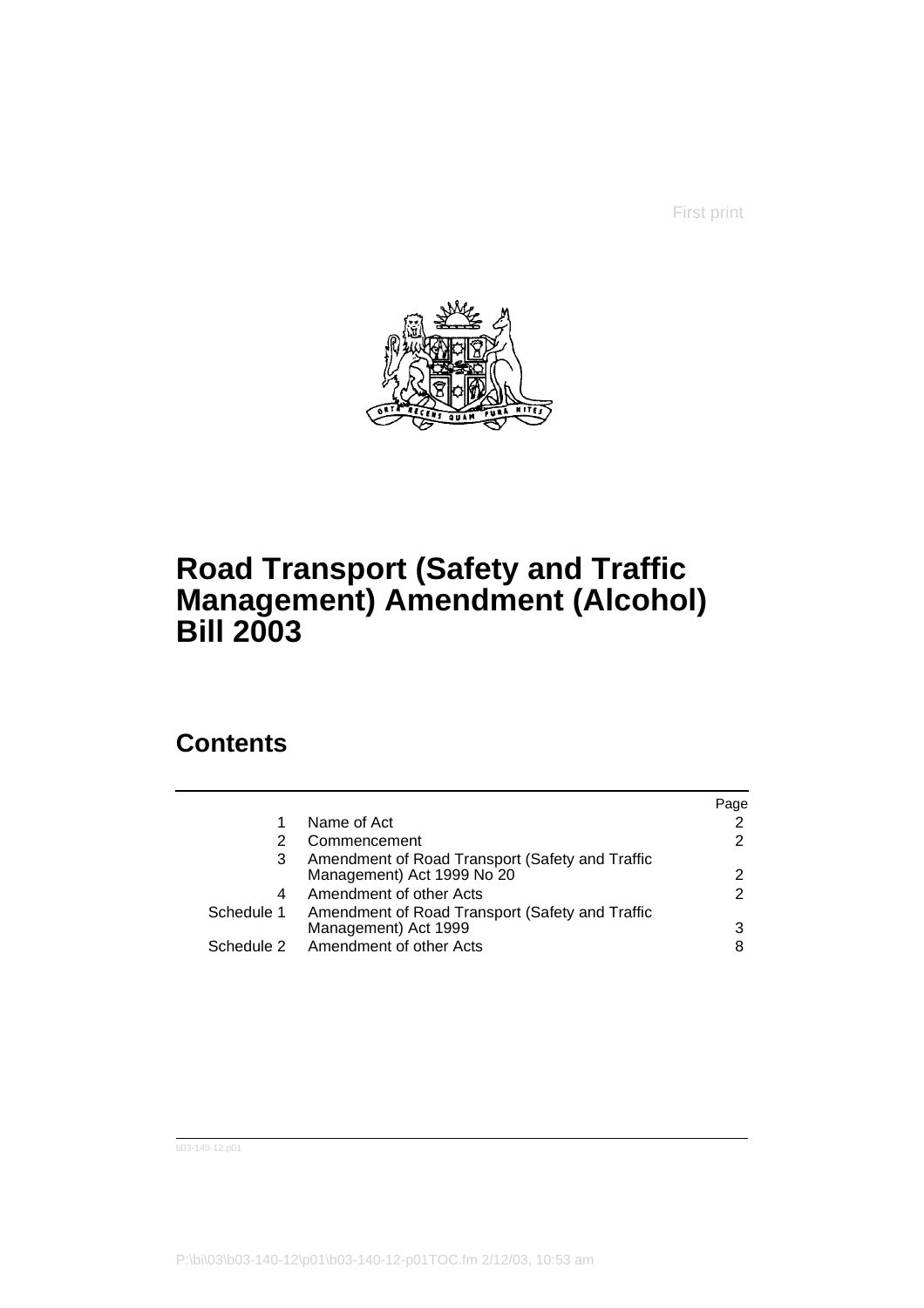**Contents** 

Page

Contents page 2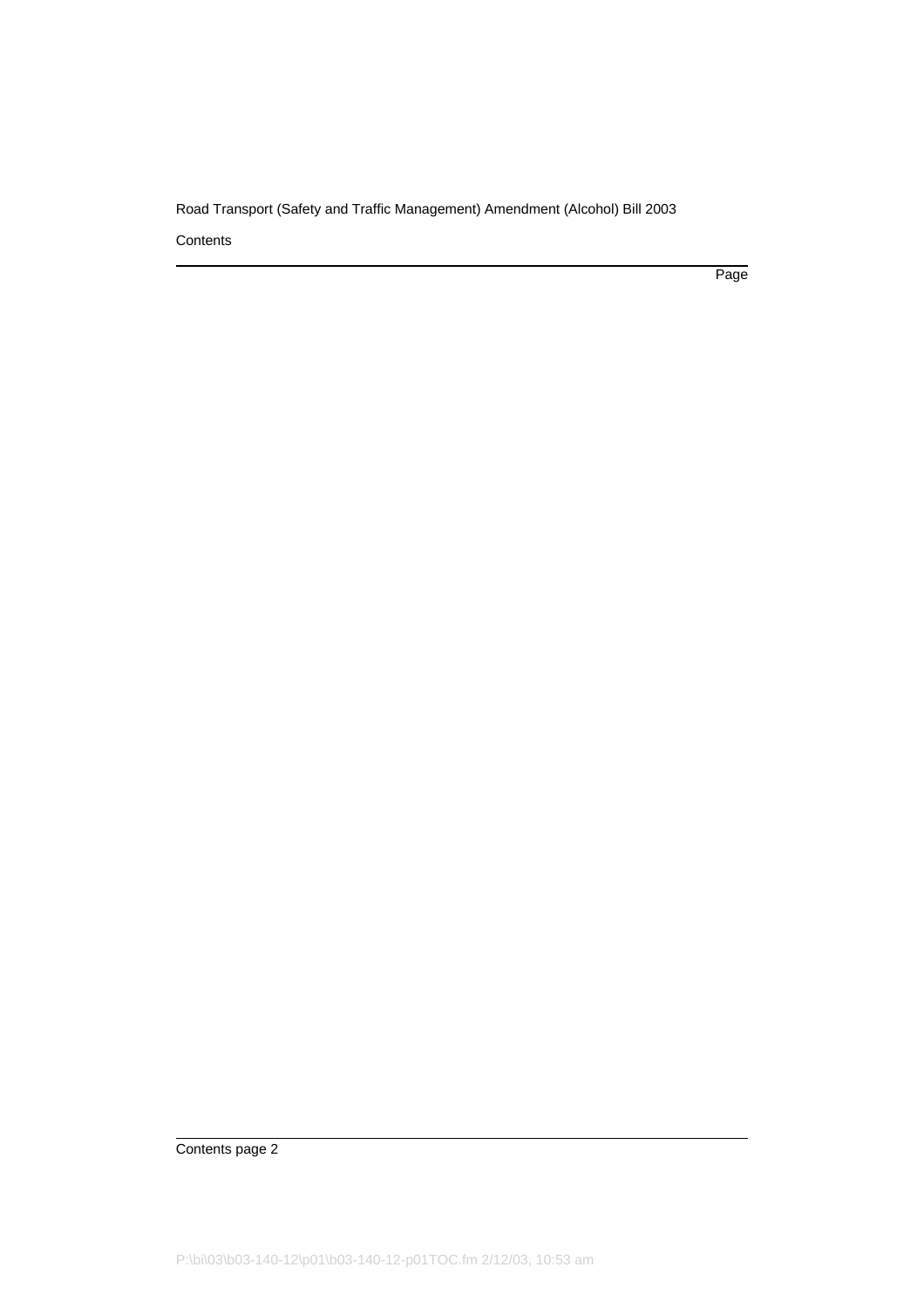

No , 2003

#### **A Bill for**

An Act to amend the *Road Transport (Safety and Traffic Management) Act 1999* to prohibit learner drivers and provisional licence holders from driving with any alcohol present in their blood; and for other purposes.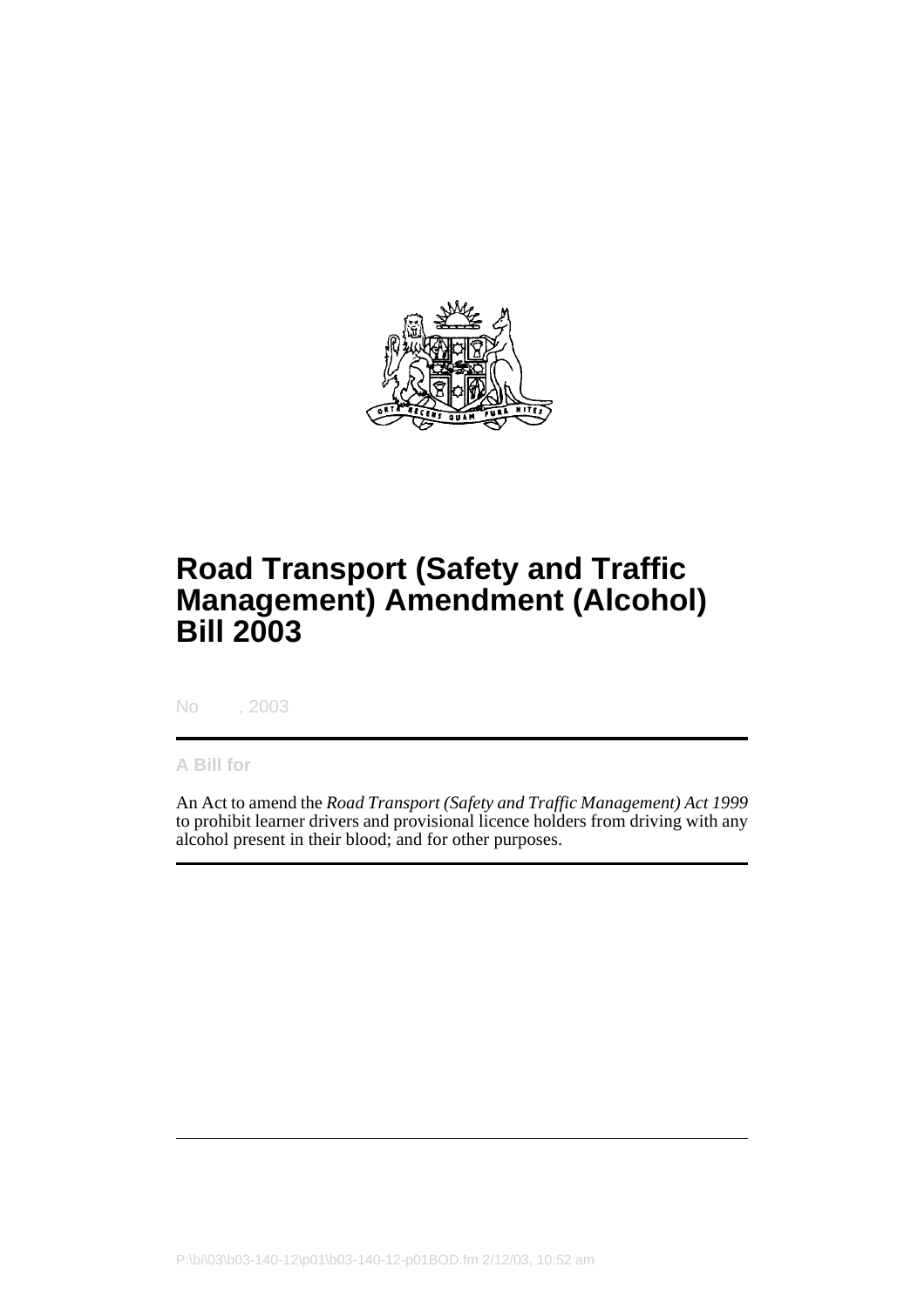<span id="page-7-3"></span><span id="page-7-2"></span><span id="page-7-1"></span><span id="page-7-0"></span>

|   | The Legislature of New South Wales enacts:                                                             | 1                   |
|---|--------------------------------------------------------------------------------------------------------|---------------------|
| 1 | Name of Act                                                                                            | 2                   |
|   | This Act is the <i>Road Transport (Safety and Traffic Management)</i><br>Amendment (Alcohol) Act 2003. | 3<br>$\overline{4}$ |
| 2 | <b>Commencement</b>                                                                                    | 5                   |
|   | This Act commences on a day or days to be appointed by<br>proclamation.                                | 6<br>$\overline{7}$ |
| 3 | Amendment of Road Transport (Safety and Traffic Management)<br>Act 1999 No 20                          | 8<br>9              |
|   | The Road Transport (Safety and Traffic Management) Act 1999 is<br>amended as set out in Schedule 1.    | 10<br>11            |
| 4 | <b>Amendment of other Acts</b>                                                                         | 12                  |
|   | The Acts specified in Schedule 2 are amended as set out in that<br>Schedule.                           | 13<br>14            |
|   |                                                                                                        |                     |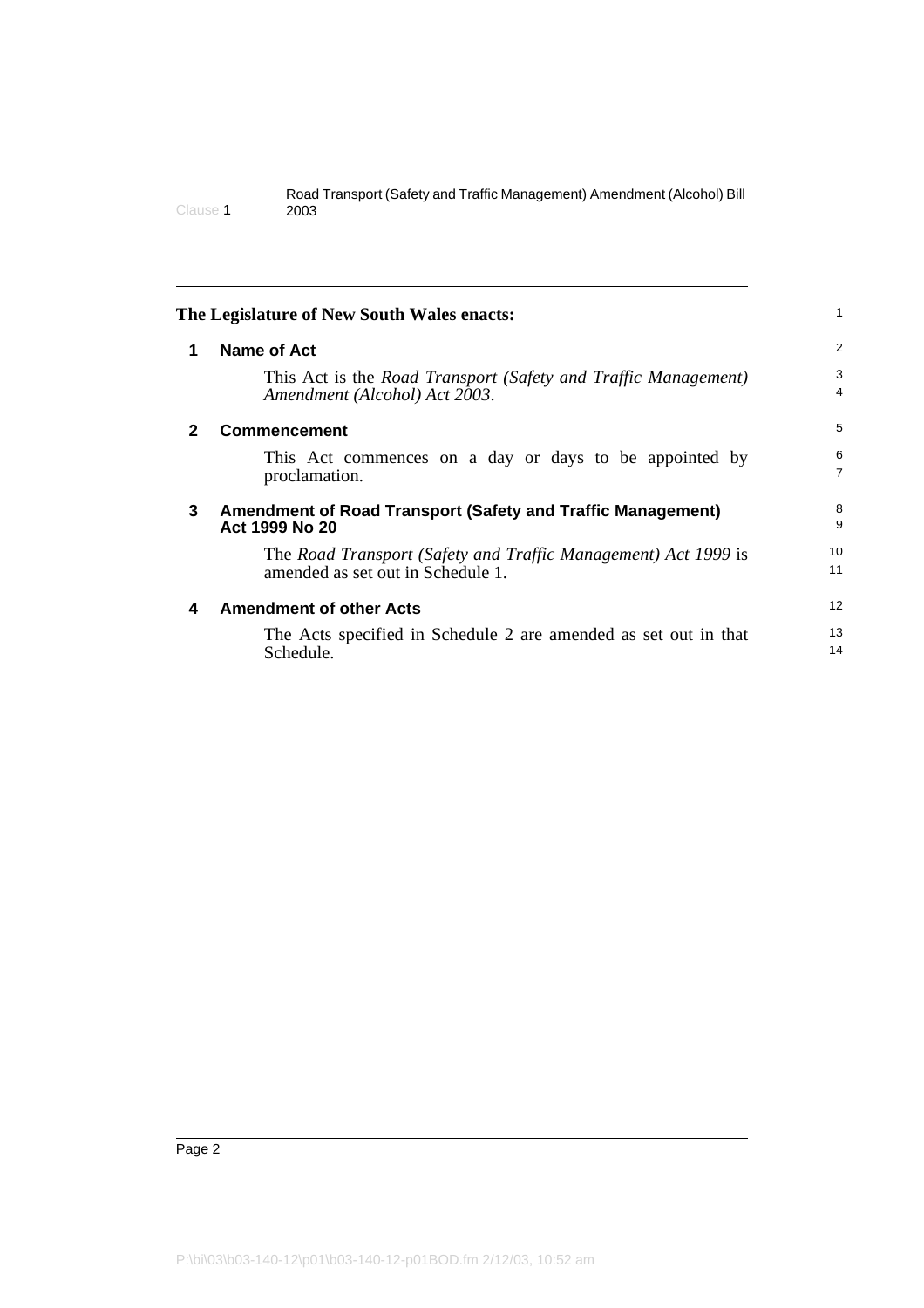Amendment of Road Transport (Safety and Traffic Management) Act 1999 Schedule 1

#### <span id="page-8-0"></span>**Schedule 1 Amendment of Road Transport (Safety and Traffic Management) Act 1999** (Section 3) **[1] Section 8 Interpretation** Omit section 8 (1) and (2). **[2] Section 8 (3) (a)** Omit the paragraph. Insert instead: (a) if the person is the holder of a learner licence, or the holder of a provisional licence issued under the *Road Transport (Driver Licensing) Act 1998*, for motor vehicles of a class that includes that motor vehicle, or **[3] Section 8 (3) (d)** Omit the paragraph. **[4] Section 9 Presence of prescribed concentration of alcohol in person's blood** Insert before section 9 (1): (1A) **Offence—novice range prescribed concentration of alcohol** If a person is the holder of a learner licence, or of a provisional licence issued under the *Road Transport (Driver Licensing) Act 1998*, in respect of a motor vehicle, the person must not, while there is present in his or her blood the novice range prescribed concentration of alcohol: (a) drive the motor vehicle, or (b) occupy the driving seat of the motor vehicle and attempt to put the motor vehicle in motion. Maximum penalty: 10 penalty units (in the case of a first offence) or 20 penalty units (in the case of a second or subsequent offence). **[5] Section 9 (1) (c), (2) (c), (3) (c) and (4) (c)** Insert "(other than a provisional licence or a learner licence issued under the *Road Transport (Driver Licensing) Act 1998*)" after "driver licence" 1 2 3 4 5 6 7 8 9 10 11 12 13 14 15 16 17 18 19 20 21 22 23 24 256 27 28 29  $30$ 31 32

Page 3

33

wherever occurring.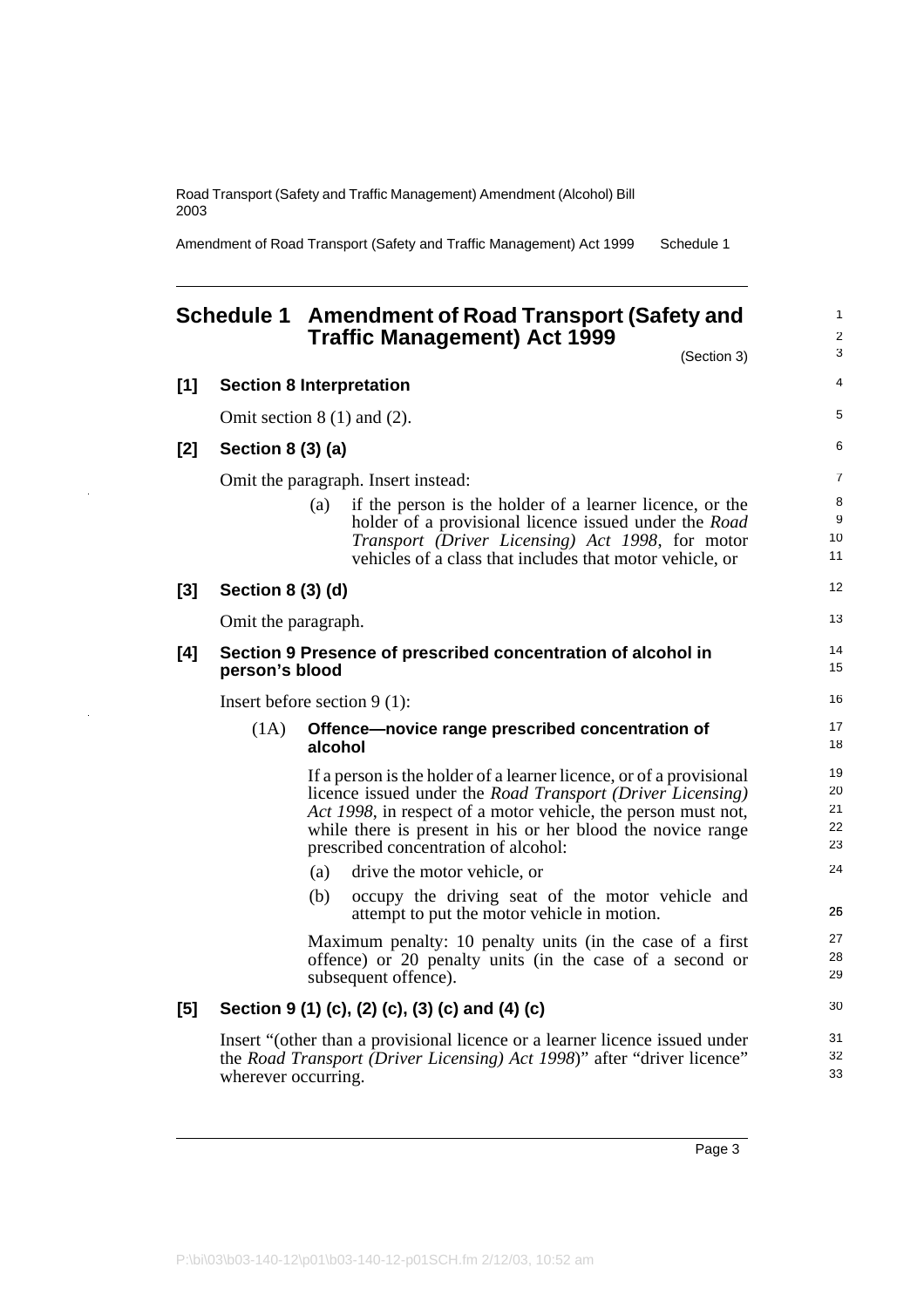Schedule 1 Amendment of Road Transport (Safety and Traffic Management) Act 1999

#### **[6] Section 10 Alternative verdicts for lesser offences**

Insert after section 10 (3):

#### (4) **Alternative verdict for lesser offence in prosecution of learner licence holders or provisional licence holders**

If, on a prosecution of a person for an offence under section 9 (1), (2), (3) or (4), relating to driving a motor vehicle or to occupying the driving seat of a motor vehicle and attempting to put the motor vehicle in motion, the court is satisfied that, at the time the person drove the motor vehicle or occupied the driving seat and attempted to put the motor vehicle in motion:

- (a) the person was the holder of a learner licence, or of a provisional licence issued under the *Road Transport (Driver Licensing) Act 1998*, in respect of the motor vehicle, and
- (b) there was not present in the person's blood the high range prescribed concentration of alcohol, the middle range prescribed concentration of alcohol, the low range prescribed concentration of alcohol or the special range prescribed concentration of alcohol,

but that there was present in the person's blood the novice range prescribed concentration of alcohol, the court may convict the person of an offence under section 9 (1A).

#### **[7] Section 11 Presence of higher concentration of alcohol not defence**

Insert before section 11 (1):

(1A) It is not a defence to a prosecution for an offence under section 9 (1A) if the defendant proves that, at the time he or she did the act referred to in section  $9(1A)(a)$  or (b), there was present in the defendant's blood a concentration of alcohol of 0.02 grammes or more in 100 millilitres of the defendant's blood.

Page 4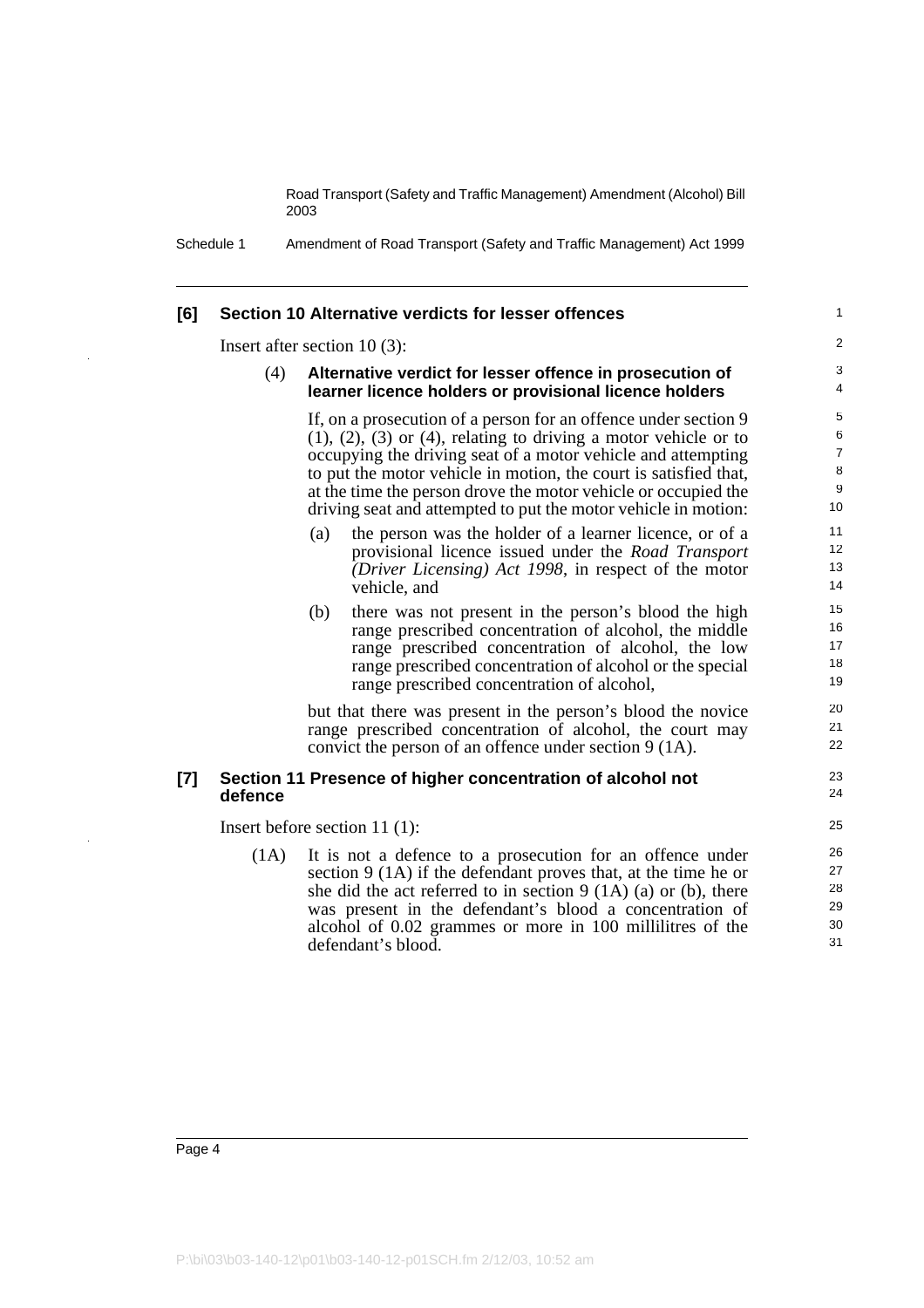Amendment of Road Transport (Safety and Traffic Management) Act 1999 Schedule 1

#### **[8] Section 11A** Insert after section 11: **11A Defence for offence relating to novice range prescribed concentration of alcohol** It is a defence to a prosecution for an offence under section 9 (1A) if the defendant proves that, at the time the defendant did the act referred to in section  $9(1A)(a)$  or (b), the presence in the defendant's blood of the novice range prescribed concentration of alcohol was not caused (in whole or in part) by any of the following: (a) the consumption of an alcoholic beverage (otherwise than for the purposes of religious observance), (b) the consumption or use of any other substance (for example, food or medicine) for the purpose of consuming alcohol. **[9] Section 14 Arrest following failed breath test** Insert before section 14 (1) (a): (a1) it appears to the officer from a breath test carried out under section 13 (1) by the officer that the device by means of which the test was carried out indicates that there may be present in the person's blood a concentration of alcohol of more than zero grammes in 100 millilitres of the blood and the officer has reasonable cause to believe the person is the holder of a learner licence, or of a provisional licence issued under the *Road Transport (Driver Licensing) Act 1998*, in respect of the motor vehicle concerned, or **[10] Section 32 Evidence of alcohol concentration revealed by breath or blood analysis in proceedings for offence under section 9** Insert before section 32 (2) (a): (a1) in the case of an offence under section 9 (1A)—zero grammes of alcohol in 100 millilitres of the defendant's blood, or 1  $\mathfrak{p}$ 3 4 5 6 7 8 9 10 11 12 13 14 15 16 17 18 19 20 21 22 23 24 25 26 27 28 29 30 31 32 33

Page 5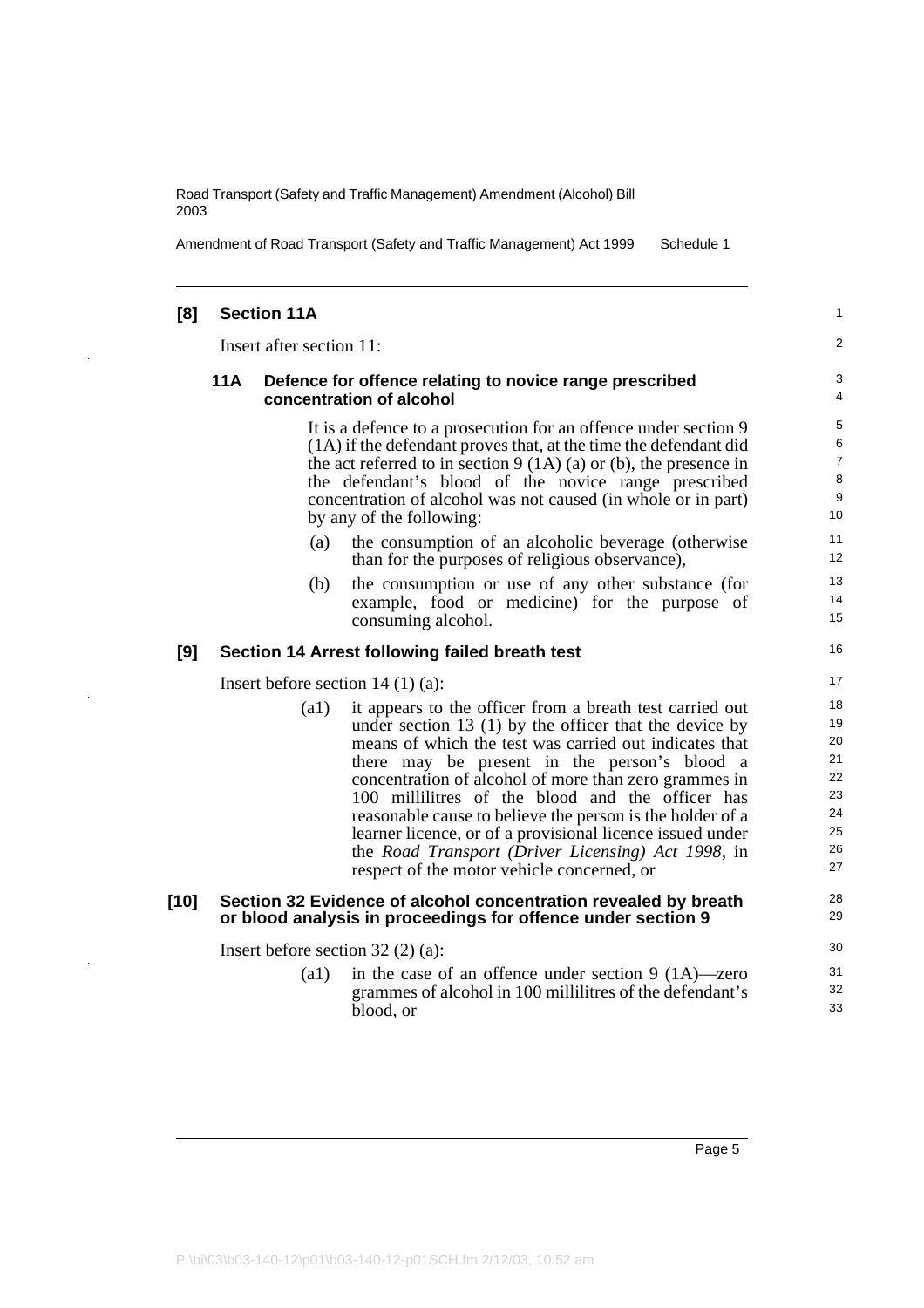Schedule 1 Amendment of Road Transport (Safety and Traffic Management) Act 1999

| $[11]$ |                    | Schedule 2 Savings, transitional and other provisions                                                                                                                                                                                                    | $\mathbf{1}$             |
|--------|--------------------|----------------------------------------------------------------------------------------------------------------------------------------------------------------------------------------------------------------------------------------------------------|--------------------------|
|        |                    | Insert at the end of clause $1(1)$ :                                                                                                                                                                                                                     | 2                        |
|        |                    | Road Transport (Safety and Traffic Management)<br>Amendment (Alcohol) Act 2003, but only to the extent that it<br>amends this Act                                                                                                                        | 3<br>$\overline{4}$<br>5 |
| $[12]$ | <b>Schedule 2</b>  |                                                                                                                                                                                                                                                          | 6                        |
|        | numbers:           | Insert at the end of the Schedule, with appropriate Part and clause                                                                                                                                                                                      | $\overline{7}$<br>8      |
|        | <b>Part</b>        | Provisions consequent on enactment of<br><b>Road Transport (Safety and Traffic</b><br><b>Management) Amendment (Alcohol)</b><br><b>Act 2003</b>                                                                                                          | 9<br>10<br>11<br>12      |
|        | <b>Definitions</b> |                                                                                                                                                                                                                                                          | 13                       |
|        |                    | In this Part:                                                                                                                                                                                                                                            | 14                       |
|        |                    | <b>amending Act</b> means the Road Transport (Safety and Traffic<br>Management) Amendment (Alcohol) Act 2003.                                                                                                                                            | 15<br>16                 |
|        |                    | Amendments not to apply to offences occurring before<br>commencement of amendments                                                                                                                                                                       | 17<br>18                 |
|        | (1)                | Proceedings for offences committed, or alleged to have been<br>committed, before the commencement of Schedule 1 to the<br>amending Act are to be determined as if the amending Act had<br>not been enacted.                                              | 19<br>20<br>21<br>22     |
|        | (2)                | Accordingly, the law (including any relevant provision of this<br>Act) that would have been applicable to the proceedings had<br>the amending Act not been enacted continues to apply to the<br>proceedings as if the amending Act had not been enacted. | 23<br>24<br>25<br>26     |
| $[13]$ | <b>Dictionary</b>  |                                                                                                                                                                                                                                                          | 27                       |
|        |                    | Insert in alphabetical order in clause 1:                                                                                                                                                                                                                | 28                       |
|        |                    | novice range prescribed concentration of alcohol means a<br>concentration of more than zero grammes, but less than 0.02<br>grammes, of alcohol in 100 millilitres of blood.                                                                              | 29<br>30<br>31           |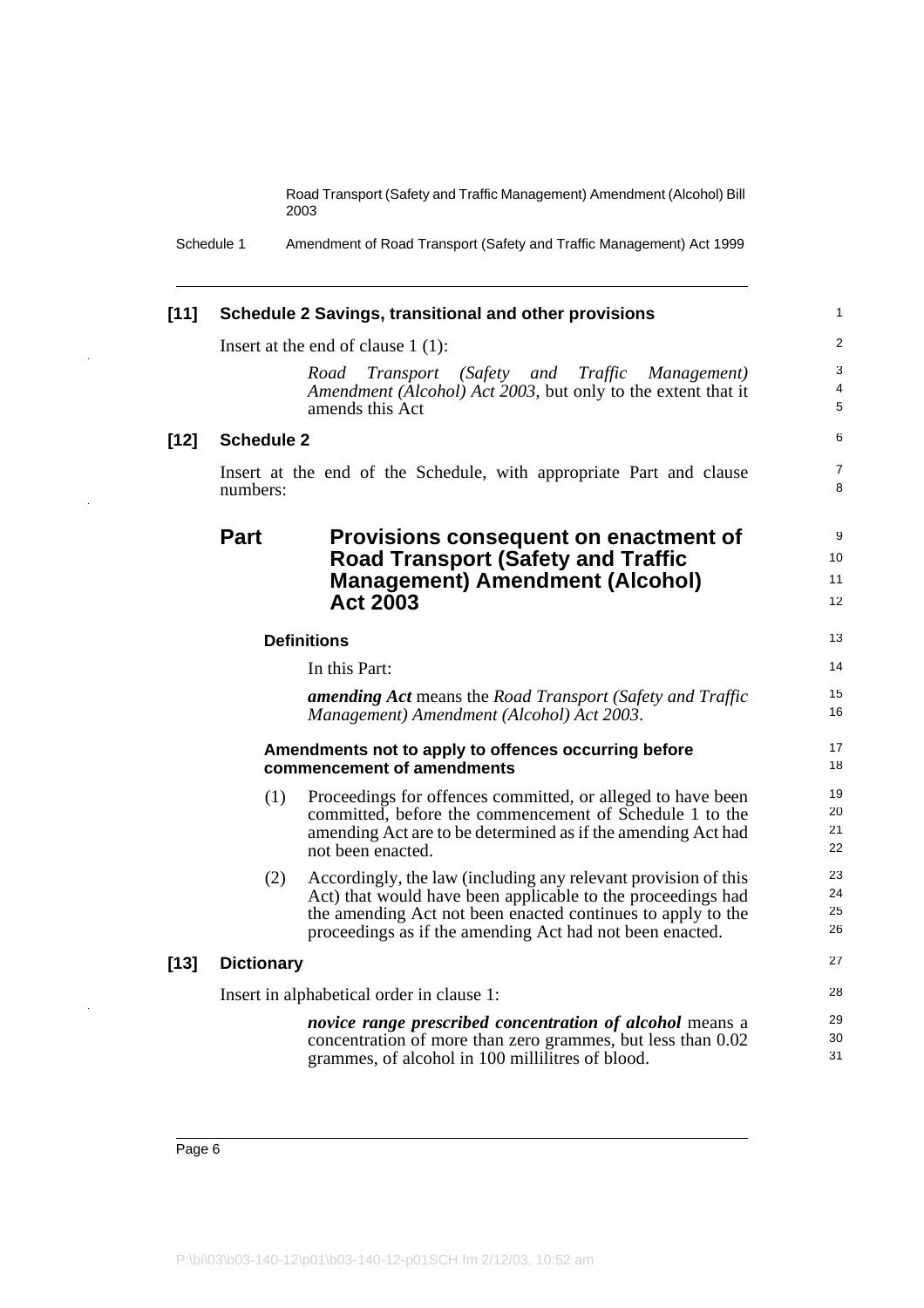| Road Transport (Safety and Traffic Management) Amendment (Alcohol) Bill<br>2003 |            |
|---------------------------------------------------------------------------------|------------|
| Amendment of Road Transport (Safety and Traffic Management) Act 1999            | Schedule 1 |

### **[14] Dictionary, clause 1**

Omit the definition of *provisional licence*.

1 2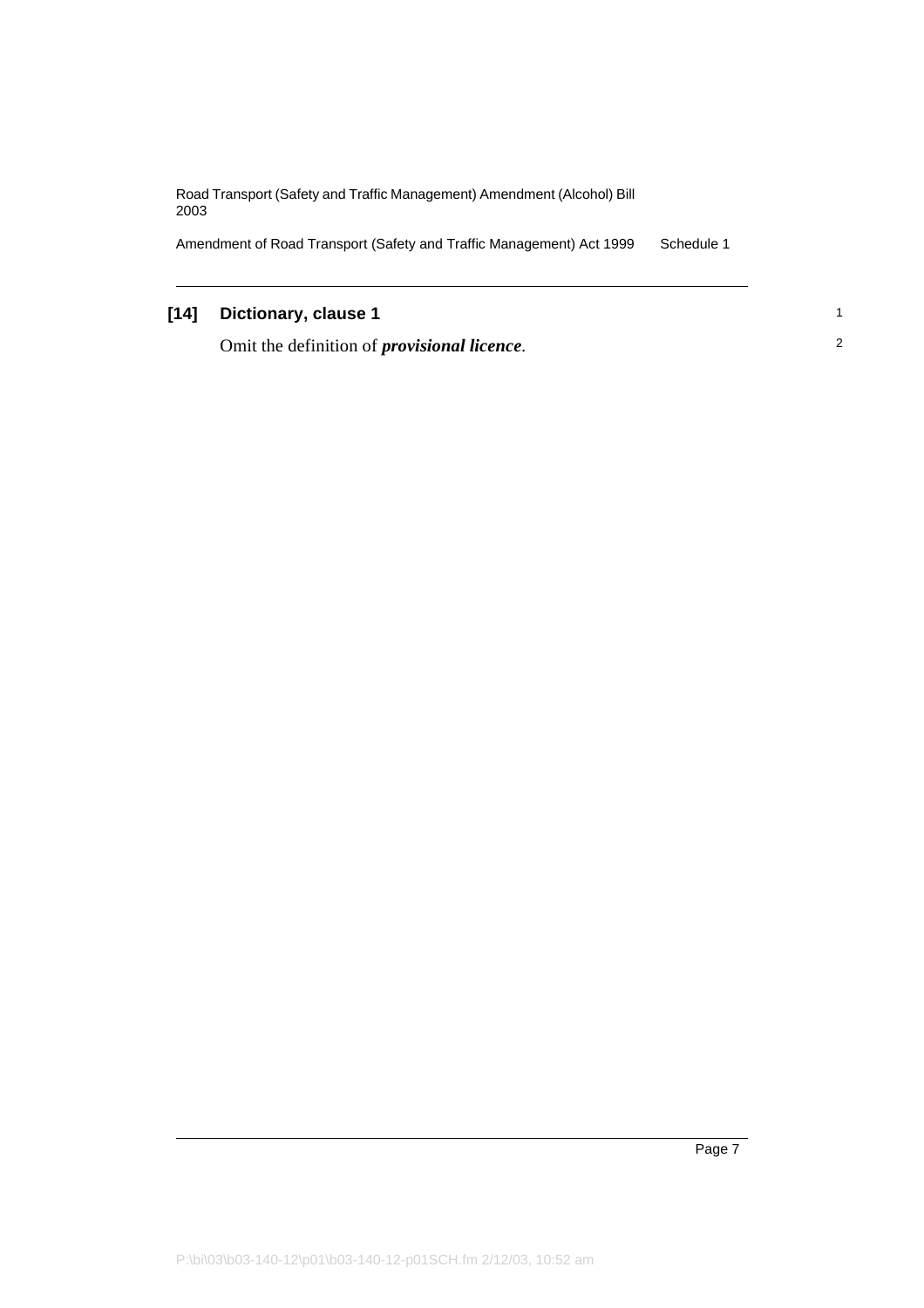<span id="page-13-0"></span>

|                  | <b>Schedule 2 Amendment of other Acts</b><br>(Section 4)                                                                         | $\mathbf 1$<br>$\overline{2}$ |
|------------------|----------------------------------------------------------------------------------------------------------------------------------|-------------------------------|
| 2.1              | Crimes Act 1900 No 40                                                                                                            | 3                             |
|                  | Section 353A Power to search person, make medical examination,<br>take photograph, finger-print or palm-print                    | 4<br>5                        |
|                  | Insert " $(1A)$ ," after "section 9" in section 353A (7) (c) (i).                                                                | 6                             |
| 2.2 <sub>2</sub> | Law Enforcement (Powers and Responsibilities) Act 2002<br><b>No 103</b>                                                          | 7<br>8                        |
|                  | Section 134 Orders for the taking of identification particulars                                                                  | 9                             |
|                  | Insert " $(1A)$ ," after "section 9" in section 134 (5) (c) (i).                                                                 | 10                            |
| 2.3              | Road Transport (General) Act 1999 No 18                                                                                          | 11                            |
| $[1]$            | Section 25 Disqualification for certain major offences                                                                           | 12                            |
|                  | Insert " $(1A)$ ," after "section 9" in paragraph (c) (iv) of the definition of<br><i>convicted person</i> in section $25(1)$ .  | 13<br>14                      |
| [2]              | Section 25 (2) (a) and (3) (a)                                                                                                   | 15                            |
|                  | Insert " $(1A)$ ," after "section 9" wherever occurring.                                                                         | 16                            |
| [3]              | <b>Section 25A Interpretation</b>                                                                                                | 17                            |
|                  | Insert before paragraph (a) in the definition of <i>alcohol-related major</i><br>offence:                                        | 18<br>19                      |
|                  | an offence under section $9(1A)$ of the <i>Road Transport</i><br>$\left( a1\right)$<br>(Safety and Traffic Management) Act 1999, | 20<br>21                      |
| [4]              | Schedule 1A Interlock participation and disqualification<br>compliance periods                                                   | 22<br>23                      |
|                  | Insert " $(1A)$ ," after "section 9" in item 4 of Column 1.                                                                      | 24                            |